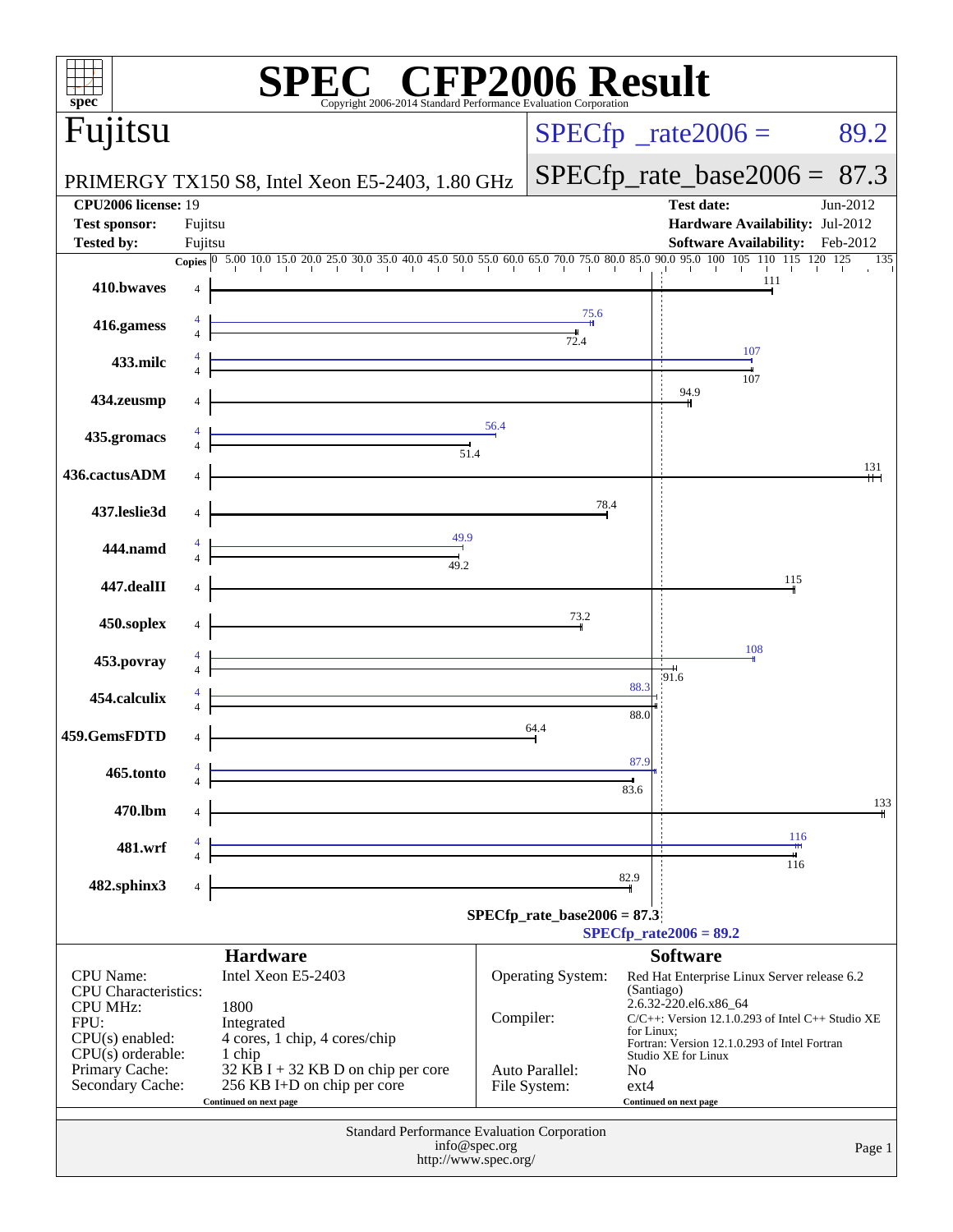

**[Submit Notes](http://www.spec.org/auto/cpu2006/Docs/result-fields.html#SubmitNotes)**

[454.calculix](http://www.spec.org/auto/cpu2006/Docs/454.calculix.html) 4 **[375](http://www.spec.org/auto/cpu2006/Docs/result-fields.html#Median) [88.0](http://www.spec.org/auto/cpu2006/Docs/result-fields.html#Median)** 374 88.2 375 87.9 4 374 88.3 374 88.3 **[374](http://www.spec.org/auto/cpu2006/Docs/result-fields.html#Median) [88.3](http://www.spec.org/auto/cpu2006/Docs/result-fields.html#Median)** [459.GemsFDTD](http://www.spec.org/auto/cpu2006/Docs/459.GemsFDTD.html) 4 **[659](http://www.spec.org/auto/cpu2006/Docs/result-fields.html#Median) [64.4](http://www.spec.org/auto/cpu2006/Docs/result-fields.html#Median)** 659 64.4 661 64.2 4 **[659](http://www.spec.org/auto/cpu2006/Docs/result-fields.html#Median) [64.4](http://www.spec.org/auto/cpu2006/Docs/result-fields.html#Median)** 659 64.4 661 64.2 [465.tonto](http://www.spec.org/auto/cpu2006/Docs/465.tonto.html) 4 **[471](http://www.spec.org/auto/cpu2006/Docs/result-fields.html#Median) [83.6](http://www.spec.org/auto/cpu2006/Docs/result-fields.html#Median)** 470 83.8 472 83.4 4 **[448](http://www.spec.org/auto/cpu2006/Docs/result-fields.html#Median) [87.9](http://www.spec.org/auto/cpu2006/Docs/result-fields.html#Median)** 446 88.2 448 87.8 [470.lbm](http://www.spec.org/auto/cpu2006/Docs/470.lbm.html) 4 412 133 414 133 **[413](http://www.spec.org/auto/cpu2006/Docs/result-fields.html#Median) [133](http://www.spec.org/auto/cpu2006/Docs/result-fields.html#Median)** 4 412 133 414 133 **[413](http://www.spec.org/auto/cpu2006/Docs/result-fields.html#Median) [133](http://www.spec.org/auto/cpu2006/Docs/result-fields.html#Median)** [481.wrf](http://www.spec.org/auto/cpu2006/Docs/481.wrf.html) 4 388 115 385 116 **[386](http://www.spec.org/auto/cpu2006/Docs/result-fields.html#Median) [116](http://www.spec.org/auto/cpu2006/Docs/result-fields.html#Median)** 4 **[384](http://www.spec.org/auto/cpu2006/Docs/result-fields.html#Median) [116](http://www.spec.org/auto/cpu2006/Docs/result-fields.html#Median)** 386 116 382 117 [482.sphinx3](http://www.spec.org/auto/cpu2006/Docs/482.sphinx3.html) 4 940 82.9 **[940](http://www.spec.org/auto/cpu2006/Docs/result-fields.html#Median) [82.9](http://www.spec.org/auto/cpu2006/Docs/result-fields.html#Median)** 936 83.3 4 940 82.9 **[940](http://www.spec.org/auto/cpu2006/Docs/result-fields.html#Median) [82.9](http://www.spec.org/auto/cpu2006/Docs/result-fields.html#Median)** 936 83.3 Results appear in the [order in which they were run.](http://www.spec.org/auto/cpu2006/Docs/result-fields.html#RunOrder) Bold underlined text [indicates a median measurement.](http://www.spec.org/auto/cpu2006/Docs/result-fields.html#Median)

 The numactl mechanism was used to bind copies to processors. The config file option 'submit' was used to generate numactl commands to bind each copy to a specific processor. For details, please see the config file.

#### **[Operating System Notes](http://www.spec.org/auto/cpu2006/Docs/result-fields.html#OperatingSystemNotes)**

 Stack size set to unlimited using "ulimit -s unlimited" Transparent Huge Pages enabled with: echo always > /sys/kernel/mm/redhat\_transparent\_hugepage/enabled runspec command invoked through numactl i.e.: numactl --interleave=all runspec <etc>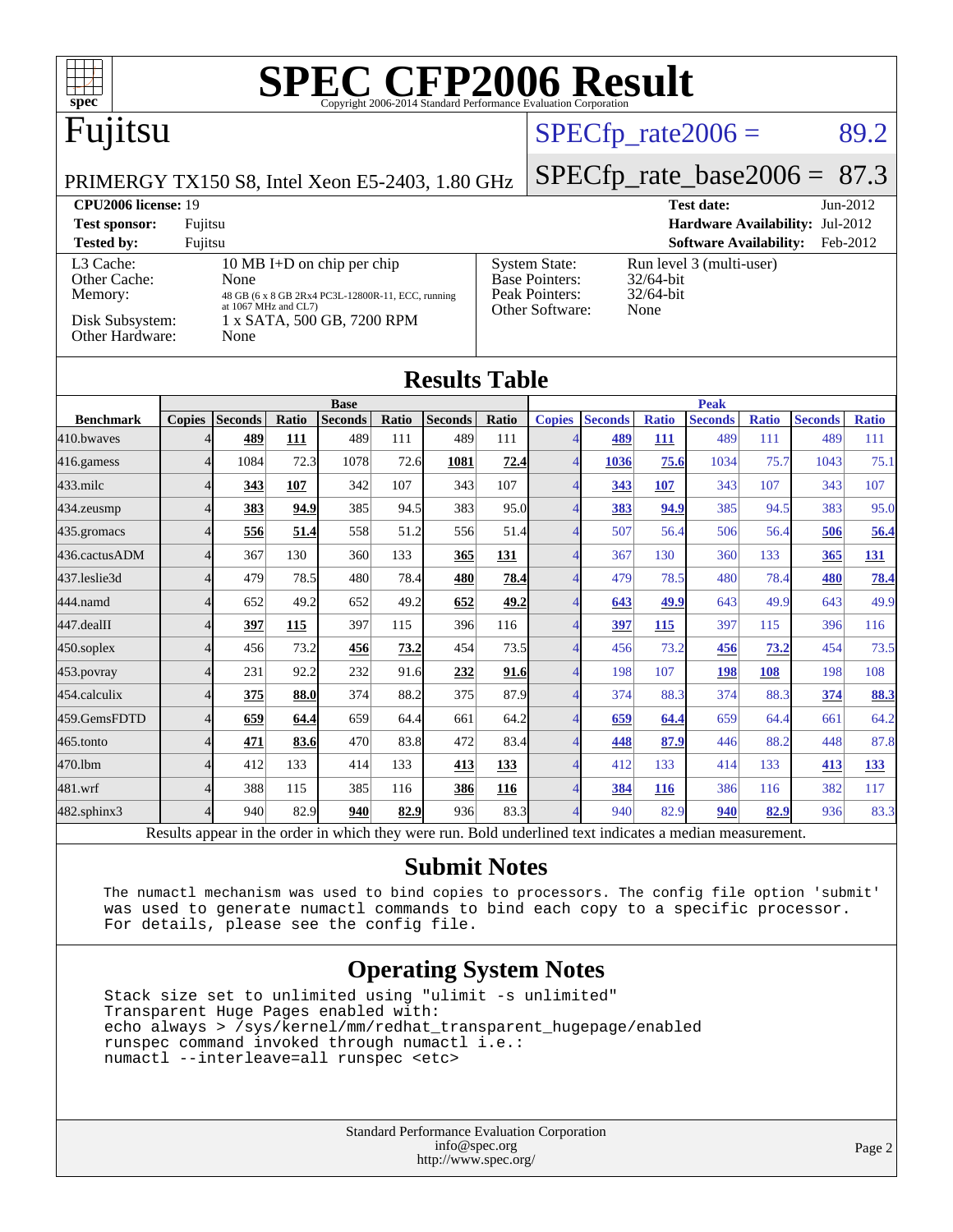

# **[SPEC CFP2006 Result](http://www.spec.org/auto/cpu2006/Docs/result-fields.html#SPECCFP2006Result)**

## Fujitsu

 $SPECTp_rate2006 = 89.2$ 

PRIMERGY TX150 S8, Intel Xeon E5-2403, 1.80 GHz

[SPECfp\\_rate\\_base2006 =](http://www.spec.org/auto/cpu2006/Docs/result-fields.html#SPECfpratebase2006) 87.3

**[CPU2006 license:](http://www.spec.org/auto/cpu2006/Docs/result-fields.html#CPU2006license)** 19 **[Test date:](http://www.spec.org/auto/cpu2006/Docs/result-fields.html#Testdate)** Jun-2012 **[Test sponsor:](http://www.spec.org/auto/cpu2006/Docs/result-fields.html#Testsponsor)** Fujitsu **[Hardware Availability:](http://www.spec.org/auto/cpu2006/Docs/result-fields.html#HardwareAvailability)** Jul-2012 **[Tested by:](http://www.spec.org/auto/cpu2006/Docs/result-fields.html#Testedby)** Fujitsu **[Software Availability:](http://www.spec.org/auto/cpu2006/Docs/result-fields.html#SoftwareAvailability)** Feb-2012

#### **[General Notes](http://www.spec.org/auto/cpu2006/Docs/result-fields.html#GeneralNotes)**

Environment variables set by runspec before the start of the run: LD\_LIBRARY\_PATH = "/SPECcpu2006/libs/32:/SPECcpu2006/libs/64"

 Binaries compiled on a system with 2x E5-2650 CPU + 96 GB memory using RHEL6.2 For information about Fujitsu please visit: <http://www.fujitsu.com>

**[Base Compiler Invocation](http://www.spec.org/auto/cpu2006/Docs/result-fields.html#BaseCompilerInvocation)**

[C benchmarks](http://www.spec.org/auto/cpu2006/Docs/result-fields.html#Cbenchmarks):  $\text{icc}$   $-\text{m64}$ 

[C++ benchmarks:](http://www.spec.org/auto/cpu2006/Docs/result-fields.html#CXXbenchmarks) [icpc -m64](http://www.spec.org/cpu2006/results/res2012q3/cpu2006-20120810-24089.flags.html#user_CXXbase_intel_icpc_64bit_bedb90c1146cab66620883ef4f41a67e)

[Fortran benchmarks](http://www.spec.org/auto/cpu2006/Docs/result-fields.html#Fortranbenchmarks): [ifort -m64](http://www.spec.org/cpu2006/results/res2012q3/cpu2006-20120810-24089.flags.html#user_FCbase_intel_ifort_64bit_ee9d0fb25645d0210d97eb0527dcc06e)

[Benchmarks using both Fortran and C](http://www.spec.org/auto/cpu2006/Docs/result-fields.html#BenchmarksusingbothFortranandC):<br>icc -m64 ifort -m64  $-m64$  ifort  $-m64$ 

#### **[Base Portability Flags](http://www.spec.org/auto/cpu2006/Docs/result-fields.html#BasePortabilityFlags)**

| 410.bwaves: -DSPEC CPU LP64                  |                                                                |
|----------------------------------------------|----------------------------------------------------------------|
| 416.gamess: -DSPEC_CPU_LP64                  |                                                                |
| 433.milc: -DSPEC CPU LP64                    |                                                                |
| 434.zeusmp: - DSPEC CPU LP64                 |                                                                |
| 435.gromacs: -DSPEC_CPU_LP64 -nofor_main     |                                                                |
| 436.cactusADM: - DSPEC CPU LP64 - nofor main |                                                                |
| 437.leslie3d: -DSPEC CPU LP64                |                                                                |
| 444.namd: -DSPEC CPU LP64                    |                                                                |
| 447.dealII: -DSPEC CPU LP64                  |                                                                |
| 450.soplex: -DSPEC_CPU_LP64                  |                                                                |
| 453.povray: -DSPEC_CPU_LP64                  |                                                                |
| 454.calculix: - DSPEC CPU LP64 - nofor main  |                                                                |
| 459.GemsFDTD: - DSPEC_CPU LP64               |                                                                |
| 465.tonto: - DSPEC CPU LP64                  |                                                                |
| 470.1bm: - DSPEC CPU LP64                    |                                                                |
|                                              | 481.wrf: -DSPEC_CPU_LP64 -DSPEC_CPU_CASE_FLAG -DSPEC_CPU_LINUX |
| 482.sphinx3: -DSPEC_CPU_LP64                 |                                                                |
|                                              |                                                                |

#### **[Base Optimization Flags](http://www.spec.org/auto/cpu2006/Docs/result-fields.html#BaseOptimizationFlags)**

[C benchmarks](http://www.spec.org/auto/cpu2006/Docs/result-fields.html#Cbenchmarks):

[-xAVX](http://www.spec.org/cpu2006/results/res2012q3/cpu2006-20120810-24089.flags.html#user_CCbase_f-xAVX) [-ipo](http://www.spec.org/cpu2006/results/res2012q3/cpu2006-20120810-24089.flags.html#user_CCbase_f-ipo) [-O3](http://www.spec.org/cpu2006/results/res2012q3/cpu2006-20120810-24089.flags.html#user_CCbase_f-O3) [-no-prec-div](http://www.spec.org/cpu2006/results/res2012q3/cpu2006-20120810-24089.flags.html#user_CCbase_f-no-prec-div) [-static](http://www.spec.org/cpu2006/results/res2012q3/cpu2006-20120810-24089.flags.html#user_CCbase_f-static) [-opt-prefetch](http://www.spec.org/cpu2006/results/res2012q3/cpu2006-20120810-24089.flags.html#user_CCbase_f-opt-prefetch) [-auto-p32](http://www.spec.org/cpu2006/results/res2012q3/cpu2006-20120810-24089.flags.html#user_CCbase_f-auto-p32) [-ansi-alias](http://www.spec.org/cpu2006/results/res2012q3/cpu2006-20120810-24089.flags.html#user_CCbase_f-ansi-alias) [-opt-mem-layout-trans=3](http://www.spec.org/cpu2006/results/res2012q3/cpu2006-20120810-24089.flags.html#user_CCbase_f-opt-mem-layout-trans_a7b82ad4bd7abf52556d4961a2ae94d5)

Continued on next page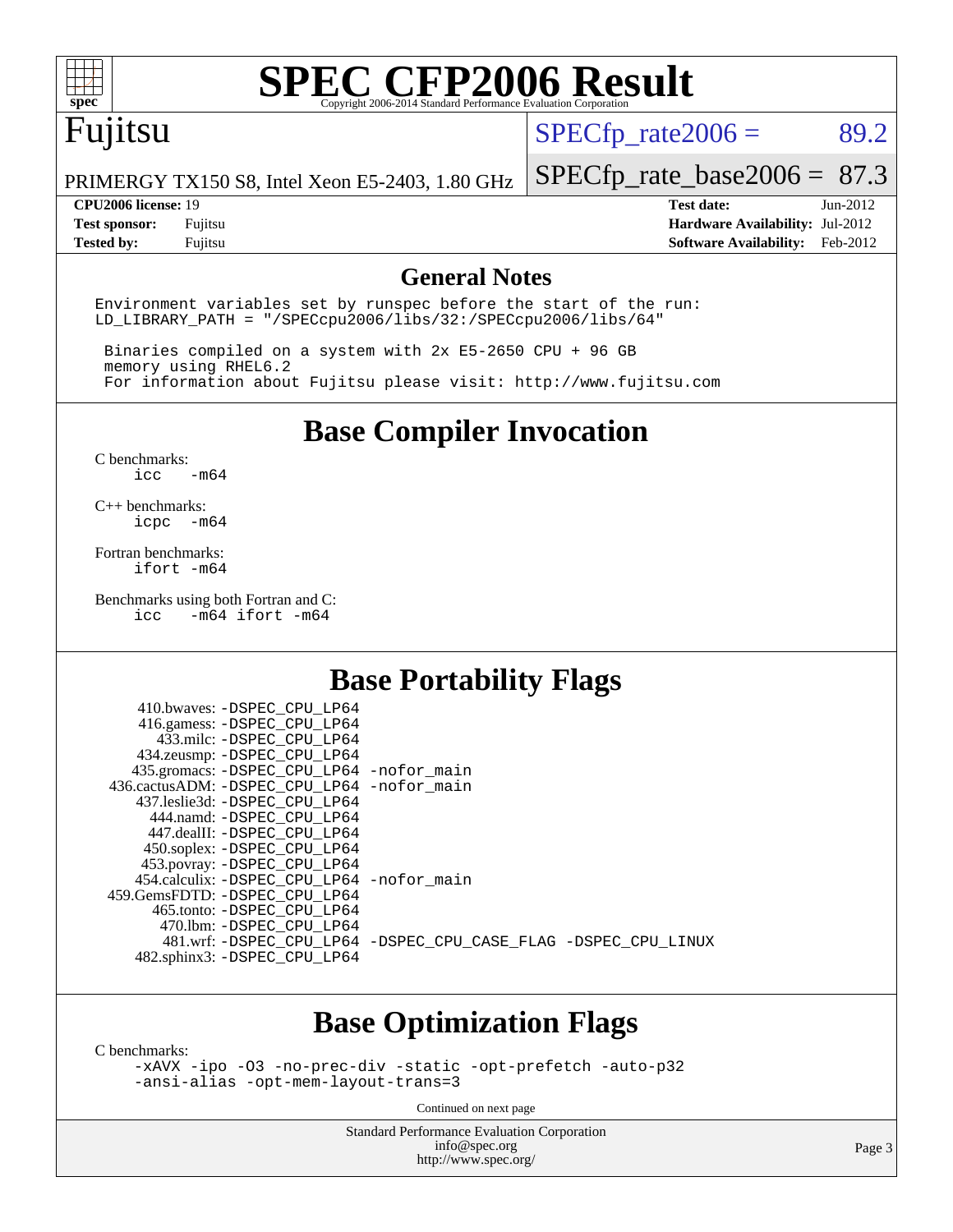

# **[SPEC CFP2006 Result](http://www.spec.org/auto/cpu2006/Docs/result-fields.html#SPECCFP2006Result)**

## Fujitsu

 $SPECTp\_rate2006 = 89.2$ 

PRIMERGY TX150 S8, Intel Xeon E5-2403, 1.80 GHz

#### **[CPU2006 license:](http://www.spec.org/auto/cpu2006/Docs/result-fields.html#CPU2006license)** 19 **[Test date:](http://www.spec.org/auto/cpu2006/Docs/result-fields.html#Testdate)** Jun-2012

[SPECfp\\_rate\\_base2006 =](http://www.spec.org/auto/cpu2006/Docs/result-fields.html#SPECfpratebase2006) 87.3

**[Test sponsor:](http://www.spec.org/auto/cpu2006/Docs/result-fields.html#Testsponsor)** Fujitsu **[Hardware Availability:](http://www.spec.org/auto/cpu2006/Docs/result-fields.html#HardwareAvailability)** Jul-2012 **[Tested by:](http://www.spec.org/auto/cpu2006/Docs/result-fields.html#Testedby)** Fujitsu **[Software Availability:](http://www.spec.org/auto/cpu2006/Docs/result-fields.html#SoftwareAvailability)** Feb-2012

#### **[Base Optimization Flags \(Continued\)](http://www.spec.org/auto/cpu2006/Docs/result-fields.html#BaseOptimizationFlags)**

[C++ benchmarks:](http://www.spec.org/auto/cpu2006/Docs/result-fields.html#CXXbenchmarks) [-xAVX](http://www.spec.org/cpu2006/results/res2012q3/cpu2006-20120810-24089.flags.html#user_CXXbase_f-xAVX) [-ipo](http://www.spec.org/cpu2006/results/res2012q3/cpu2006-20120810-24089.flags.html#user_CXXbase_f-ipo) [-O3](http://www.spec.org/cpu2006/results/res2012q3/cpu2006-20120810-24089.flags.html#user_CXXbase_f-O3) [-no-prec-div](http://www.spec.org/cpu2006/results/res2012q3/cpu2006-20120810-24089.flags.html#user_CXXbase_f-no-prec-div) [-static](http://www.spec.org/cpu2006/results/res2012q3/cpu2006-20120810-24089.flags.html#user_CXXbase_f-static) [-opt-prefetch](http://www.spec.org/cpu2006/results/res2012q3/cpu2006-20120810-24089.flags.html#user_CXXbase_f-opt-prefetch) [-auto-p32](http://www.spec.org/cpu2006/results/res2012q3/cpu2006-20120810-24089.flags.html#user_CXXbase_f-auto-p32) [-ansi-alias](http://www.spec.org/cpu2006/results/res2012q3/cpu2006-20120810-24089.flags.html#user_CXXbase_f-ansi-alias) [-opt-mem-layout-trans=3](http://www.spec.org/cpu2006/results/res2012q3/cpu2006-20120810-24089.flags.html#user_CXXbase_f-opt-mem-layout-trans_a7b82ad4bd7abf52556d4961a2ae94d5)

[Fortran benchmarks](http://www.spec.org/auto/cpu2006/Docs/result-fields.html#Fortranbenchmarks): [-xAVX](http://www.spec.org/cpu2006/results/res2012q3/cpu2006-20120810-24089.flags.html#user_FCbase_f-xAVX) [-ipo](http://www.spec.org/cpu2006/results/res2012q3/cpu2006-20120810-24089.flags.html#user_FCbase_f-ipo) [-O3](http://www.spec.org/cpu2006/results/res2012q3/cpu2006-20120810-24089.flags.html#user_FCbase_f-O3) [-no-prec-div](http://www.spec.org/cpu2006/results/res2012q3/cpu2006-20120810-24089.flags.html#user_FCbase_f-no-prec-div) [-static](http://www.spec.org/cpu2006/results/res2012q3/cpu2006-20120810-24089.flags.html#user_FCbase_f-static) [-opt-prefetch](http://www.spec.org/cpu2006/results/res2012q3/cpu2006-20120810-24089.flags.html#user_FCbase_f-opt-prefetch)

[Benchmarks using both Fortran and C](http://www.spec.org/auto/cpu2006/Docs/result-fields.html#BenchmarksusingbothFortranandC):

[-xAVX](http://www.spec.org/cpu2006/results/res2012q3/cpu2006-20120810-24089.flags.html#user_CC_FCbase_f-xAVX) [-ipo](http://www.spec.org/cpu2006/results/res2012q3/cpu2006-20120810-24089.flags.html#user_CC_FCbase_f-ipo) [-O3](http://www.spec.org/cpu2006/results/res2012q3/cpu2006-20120810-24089.flags.html#user_CC_FCbase_f-O3) [-no-prec-div](http://www.spec.org/cpu2006/results/res2012q3/cpu2006-20120810-24089.flags.html#user_CC_FCbase_f-no-prec-div) [-static](http://www.spec.org/cpu2006/results/res2012q3/cpu2006-20120810-24089.flags.html#user_CC_FCbase_f-static) [-opt-prefetch](http://www.spec.org/cpu2006/results/res2012q3/cpu2006-20120810-24089.flags.html#user_CC_FCbase_f-opt-prefetch) [-auto-p32](http://www.spec.org/cpu2006/results/res2012q3/cpu2006-20120810-24089.flags.html#user_CC_FCbase_f-auto-p32) [-ansi-alias](http://www.spec.org/cpu2006/results/res2012q3/cpu2006-20120810-24089.flags.html#user_CC_FCbase_f-ansi-alias) [-opt-mem-layout-trans=3](http://www.spec.org/cpu2006/results/res2012q3/cpu2006-20120810-24089.flags.html#user_CC_FCbase_f-opt-mem-layout-trans_a7b82ad4bd7abf52556d4961a2ae94d5)

#### **[Peak Compiler Invocation](http://www.spec.org/auto/cpu2006/Docs/result-fields.html#PeakCompilerInvocation)**

[C benchmarks](http://www.spec.org/auto/cpu2006/Docs/result-fields.html#Cbenchmarks):  $-m64$ 

[C++ benchmarks:](http://www.spec.org/auto/cpu2006/Docs/result-fields.html#CXXbenchmarks) [icpc -m64](http://www.spec.org/cpu2006/results/res2012q3/cpu2006-20120810-24089.flags.html#user_CXXpeak_intel_icpc_64bit_bedb90c1146cab66620883ef4f41a67e)

[Fortran benchmarks](http://www.spec.org/auto/cpu2006/Docs/result-fields.html#Fortranbenchmarks): [ifort -m64](http://www.spec.org/cpu2006/results/res2012q3/cpu2006-20120810-24089.flags.html#user_FCpeak_intel_ifort_64bit_ee9d0fb25645d0210d97eb0527dcc06e)

[Benchmarks using both Fortran and C](http://www.spec.org/auto/cpu2006/Docs/result-fields.html#BenchmarksusingbothFortranandC):<br>icc -m64 ifort -m64  $-m64$  ifort  $-m64$ 

#### **[Peak Portability Flags](http://www.spec.org/auto/cpu2006/Docs/result-fields.html#PeakPortabilityFlags)**

Same as Base Portability Flags

## **[Peak Optimization Flags](http://www.spec.org/auto/cpu2006/Docs/result-fields.html#PeakOptimizationFlags)**

[C benchmarks](http://www.spec.org/auto/cpu2006/Docs/result-fields.html#Cbenchmarks):

```
 433.milc: -xAVX(pass 2) -prof-gen(pass 1) -ipo(pass 2) -O3(pass 2)
        -no-prec-div(pass 2) -prof-use(pass 2) -static -auto-ilp32
        -opt-mem-layout-trans=3
```
 $470.$ lbm: basepeak = yes

 $482$ .sphinx3: basepeak = yes

[C++ benchmarks:](http://www.spec.org/auto/cpu2006/Docs/result-fields.html#CXXbenchmarks)

Continued on next page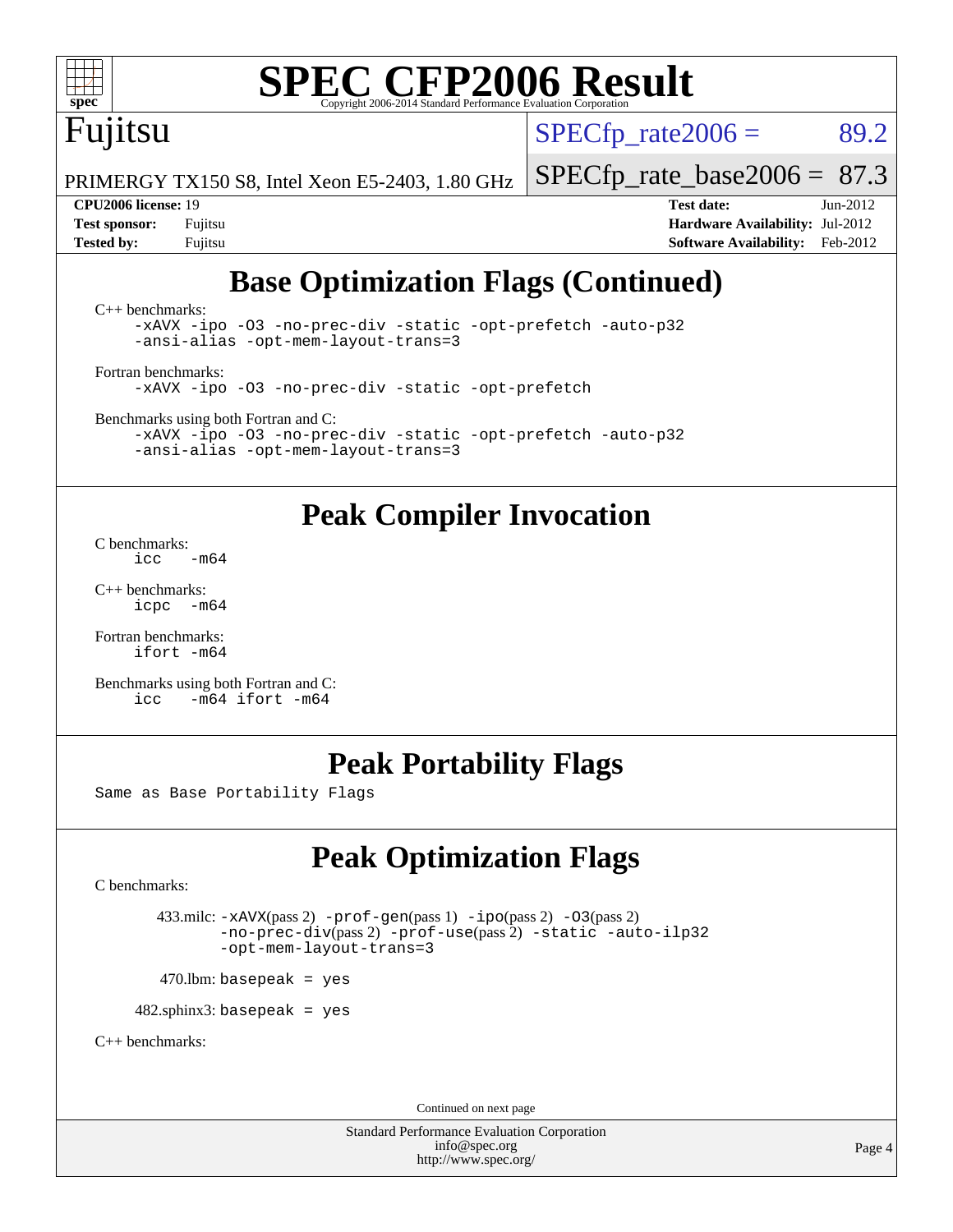

# **[SPEC CFP2006 Result](http://www.spec.org/auto/cpu2006/Docs/result-fields.html#SPECCFP2006Result)**

 $SPECTp\_rate2006 = 89.2$ 

PRIMERGY TX150 S8, Intel Xeon E5-2403, 1.80 GHz

[SPECfp\\_rate\\_base2006 =](http://www.spec.org/auto/cpu2006/Docs/result-fields.html#SPECfpratebase2006) 87.3

Fujitsu

**[CPU2006 license:](http://www.spec.org/auto/cpu2006/Docs/result-fields.html#CPU2006license)** 19 **[Test date:](http://www.spec.org/auto/cpu2006/Docs/result-fields.html#Testdate)** Jun-2012 **[Test sponsor:](http://www.spec.org/auto/cpu2006/Docs/result-fields.html#Testsponsor)** Fujitsu **[Hardware Availability:](http://www.spec.org/auto/cpu2006/Docs/result-fields.html#HardwareAvailability)** Jul-2012 **[Tested by:](http://www.spec.org/auto/cpu2006/Docs/result-fields.html#Testedby)** Fujitsu **[Software Availability:](http://www.spec.org/auto/cpu2006/Docs/result-fields.html#SoftwareAvailability)** Feb-2012

### **[Peak Optimization Flags \(Continued\)](http://www.spec.org/auto/cpu2006/Docs/result-fields.html#PeakOptimizationFlags)**

```
Standard Performance Evaluation Corporation
                                               info@spec.org
                                             http://www.spec.org/
                                                                                                      Page 5
          444.namd: -xAVX(pass 2) -prof-gen(pass 1) -ppo(pass 2) -03(pass 2)
                   -no-prec-div(pass 2) -prof-use(pass 2) -fno-alias
                   -auto-ilp32
           447.dealII: basepeak = yes
          450.soplex: basepeak = yes
          453.povray: -xAVX(pass 2) -prof-gen(pass 1) -ipo(pass 2) -O3(pass 2)
                   -no-prec-div(pass 2) -prof-use(pass 2) -unroll4 -ansi-alias
   Fortran benchmarks: 
        410.bwaves: basepeak = yes416.gamess: -xAVX(pass 2) -prof-gen(pass 1) -ipo(pass 2) -O3(pass 2)
                   -no-prec-div(pass 2) -prof-use(pass 2) -unroll2
                   -inline-level=0 -scalar-rep- -static
         434.zeusmp: basepeak = yes
         437.leslie3d: basepeak = yes
     459.GemsFDTD: basepeak = yes
           465.tonto: -xAVX(pass 2) -prof-gen(pass 1) -ipo(pass 2) -O3(pass 2)
                   -no-prec-div(pass 2) -prof-use(pass 2) -unroll4 -auto
                   -inline-calloc -opt-malloc-options=3
   Benchmarks using both Fortran and C: 
        435.gromacs: -xSSE4.2 -ipo -O3 -no-prec-div -static -opt-prefetch
                   -auto-p32 -ansi-alias -opt-mem-layout-trans=3
    436.cactusADM:basepeak = yes 454.calculix: -xAVX -ipo -O3 -no-prec-div -static -auto-ilp32
                   -opt-mem-layout-trans=3
             481.wrf: Same as 454.calculix
                         The flags files that were used to format this result can be browsed at
http://www.spec.org/cpu2006/flags/Intel-ic12.1-official-linux64.20111122.html
http://www.spec.org/cpu2006/flags/Fujitsu-Platform.20120320.html
                             You can also download the XML flags sources by saving the following links:
http://www.spec.org/cpu2006/flags/Intel-ic12.1-official-linux64.20111122.xml
http://www.spec.org/cpu2006/flags/Fujitsu-Platform.20120320.xml
```